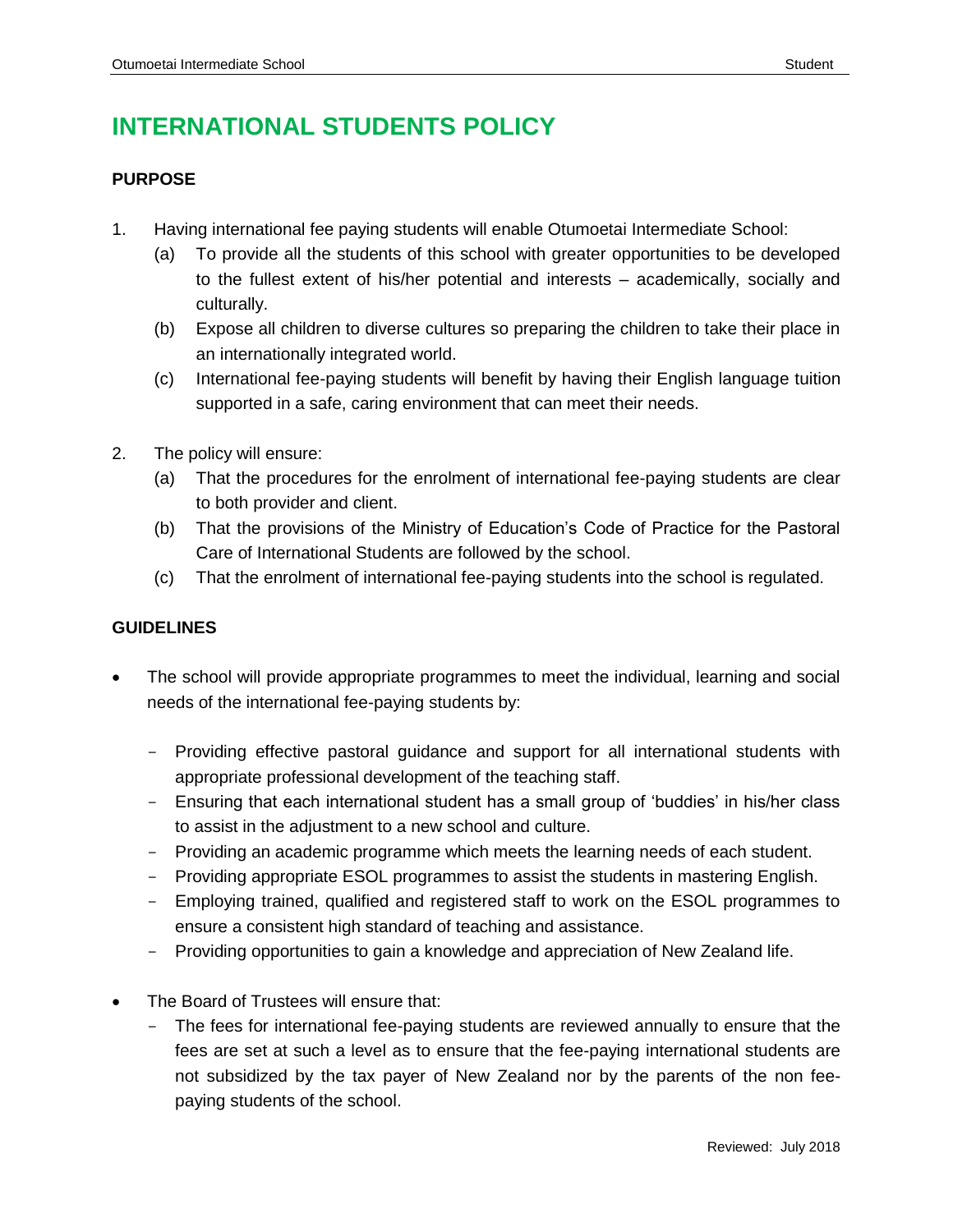- The fee-paying students are the primary beneficiaries of the revenue generated by their enrolment and that any surplus from the fees be used to improve the facilities and resources for the whole student body.
- An effective annual Business and Operating Plans for the business of enrolling international students is established.
- A transparent and fair policy regarding the refund of international student fees is implemented.
- In accordance with the Education Amendment Act 1989, no fee-paying student occupies a place in the school in preference to an eligible domestic student.

## **REQUIREMENTS**

- Otumoetai Intermediate School will conform at all times with the Ministry of Education's Code of Practice for the Pastoral Care of International Students.
- Only those children who are living with their parents or with designated caregivers or in a guardianship arrangement with the school's accommodation agent will be enrolled in the school as international fee-paying students.
- Documentation must be produced to show that the fee-paying student enrolling has a current Student Visa/Permit (NZ Immigration Service requirement before the child is enrolled in the school as a fee-paying international student.
- At no time shall the number of international fee-paying students exceed 5% of the total roll of the school.
- The parent/guardians of the child must pay the international student tuition fee to the school. This fee is to comprise of:
	- The amount set by the Ministry from time to time to be paid to the Ministry of Education.
	- The child's share of the annual salary of a teacher, the Principal and the ancillary staff with whom the child will come in contact, the GST required, the fee for the specialist subjects offered by the school (hard materials, electronics, home economics, soft materials, ICT, art and music) and an activity fee such as the Board of Trustees decides upon for all students.

The parents/guardians who enter into a guardianship arrangement with the School's accommodation agent must pay separate associated guardianship and accommodation fees to the school's accommodation agent.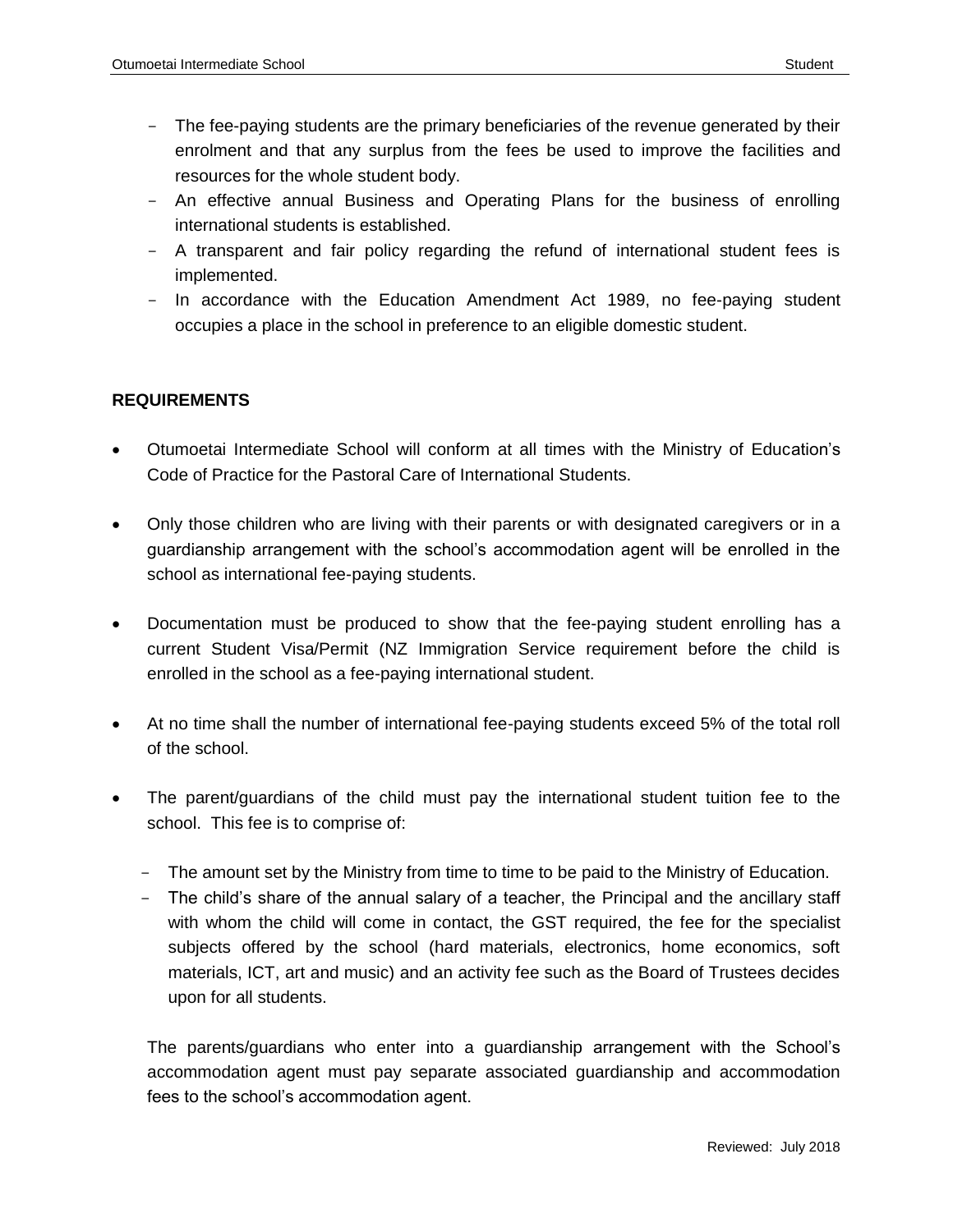- Medical insurance is compulsory and documentation must be produced to this effect before the enrolment process can be concluded.
- Once enrolled, International students have the same rights/responsibilities/privileges as domestic students.
- No domestic student, entitled to enroll, may be denied a place at the school as a result of the enrolment of an international student. However, once enrolled, an international student may not lose his/her place merely on the grounds of making a place available for a domestic student.
- If an enrolment application is found to be inaccurate in any way, the contract may, at the sole discretion of the Board of Trustees or its nominated representative, be terminated.

## **RESPONSIBILITIES**

- The Board of Trustees is responsible for:
	- Incorporating the strategy for international students in the school Strategic Plan;
	- Approving and reviewing the international student policy annually;
	- Setting the fees for the international fee-paying students;
	- Approving the allocation of resources for the international student programme.
- The Principal is responsible to the Board of Trustees for:
	- The formulation of the International Student Policy;
	- Compliance with legislative requirements and the Ministry of Education's Code of Practice for the Pastoral Care of International Students;
	- Reporting to the Board of Trustees on the international student programme.
- The teacher responsible for International Students has the responsibility for:
	- Developing and maintain appropriate curricular and extra-curricular programmes for the international students within the school;
	- Establishing quality systems for the management and quality assurance of the international student programme.
	- Ensuring that the students are settled and that their needs are being met;
	- Ensuring that the designated caregiver homes meet the requirements of the Code by making a home visit at the enrolment of the student;
	- Ensuring that the other requirements of the Code pertaining to the needs of the international student are being met.